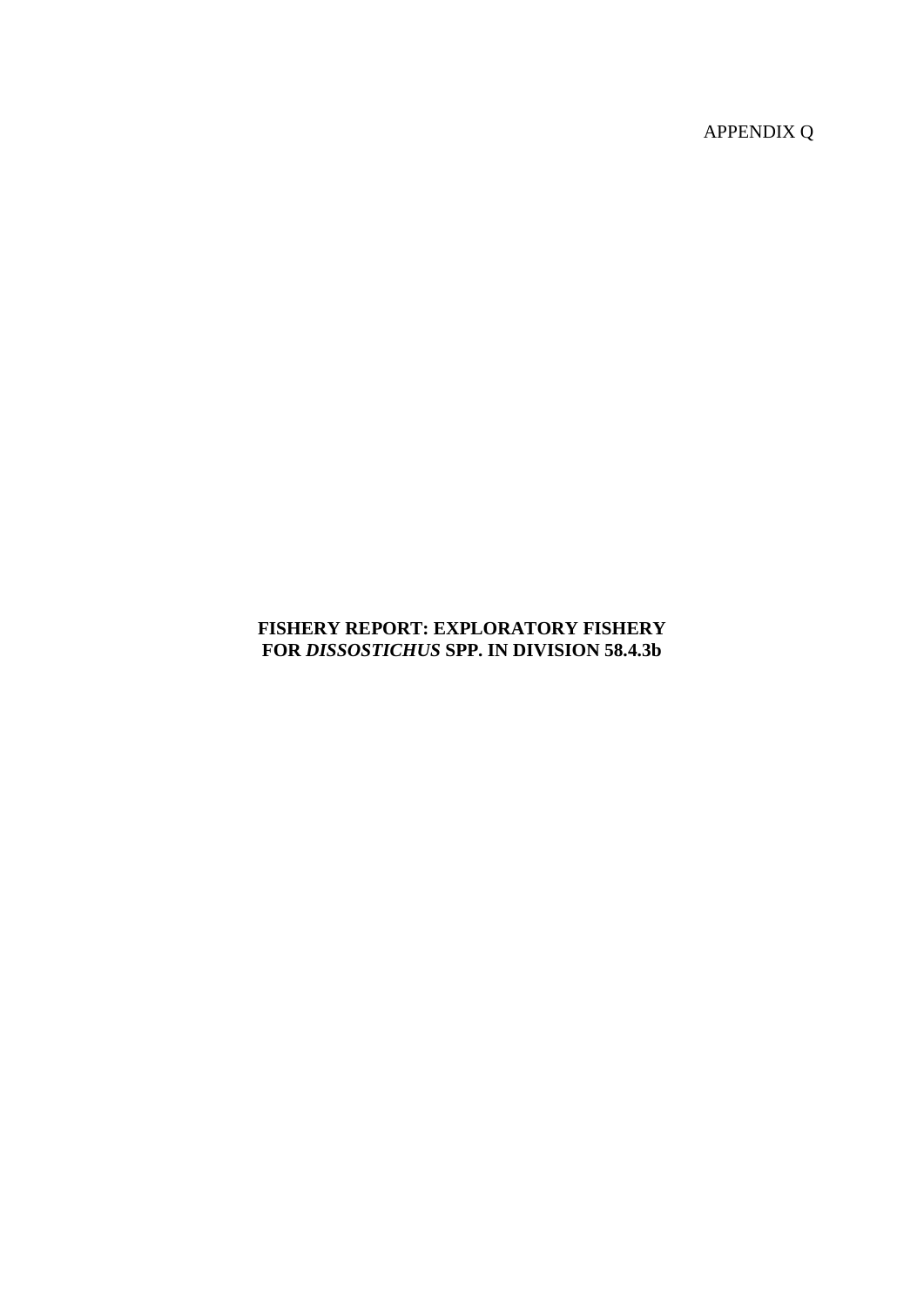# **CONTENTS**

|                                                   | 1              |
|---------------------------------------------------|----------------|
|                                                   | $\overline{2}$ |
|                                                   | $\overline{3}$ |
|                                                   | 3              |
|                                                   |                |
|                                                   | $\mathcal{R}$  |
|                                                   |                |
|                                                   | $\overline{4}$ |
|                                                   | $\overline{4}$ |
|                                                   | 6              |
|                                                   |                |
|                                                   | 6              |
|                                                   |                |
|                                                   | 14             |
|                                                   | 14             |
| 5.2 Assessment of impacts on affected populations | 15             |
|                                                   | 15             |
|                                                   |                |
|                                                   | 15             |
|                                                   | 16             |
|                                                   |                |
|                                                   | 16             |
|                                                   | 16             |
|                                                   | 17             |
|                                                   |                |
|                                                   | 17             |
|                                                   | 17             |
|                                                   | 17             |
|                                                   |                |
|                                                   | 18             |
|                                                   |                |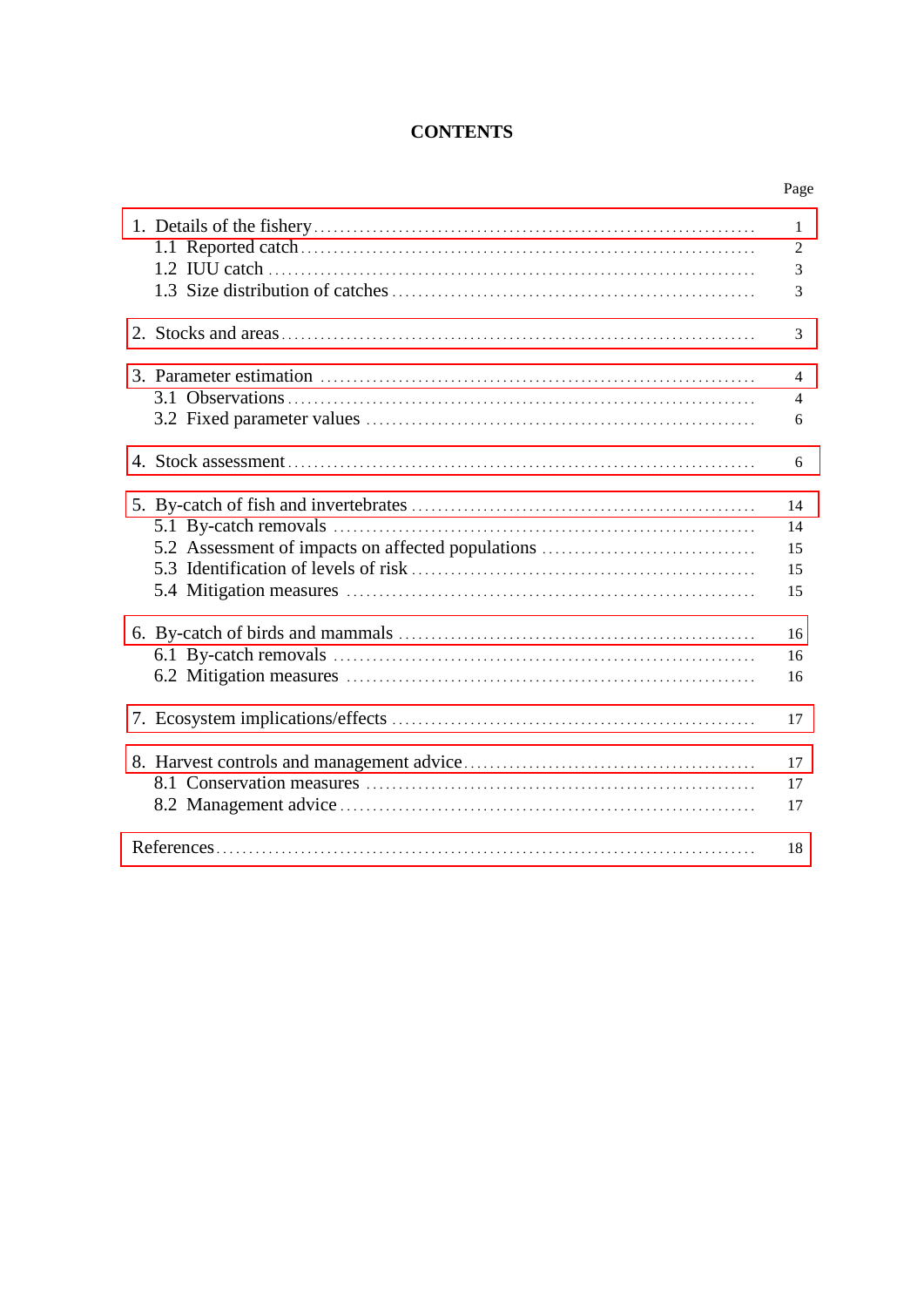### **FISHERY REPORT: EXPLORATORY FISHERY FOR**  *DISSOSTICHUS* **SPP. IN DIVISION 58.4.3B**

#### <span id="page-2-0"></span>**1. Details of the fishery**

The longline fishery for *Dissostichus* spp. in Division 58.4.3 began as a new fishery in 1996/97 (CM 113/XV). Following the Commission's decision that high levels of IUU fishing for *Dissostichus* spp. in the Convention Area had rendered it unrealistic to consider this fishery as 'new' (CCAMLR-XVIII, paragraph 10.14), and renewed interest in this fishery, the fishery was reclassified as exploratory in 2000. That year, the Commission agreed on four exploratory fisheries for *Dissostichus* spp. in this region in 2000/01: exploratory trawl fisheries on BANZARE Bank (CM 203/XIX) and Elan Bank (CM 205/XIX); and exploratory longline fisheries outside areas of national jurisdiction on BANZARE Bank (CM 204/XIX) and Elan Bank (CM 206/XIX).

2. In 2001, the boundaries of Division 58.4.3 were rearranged on the basis of ecological considerations, and two new divisions were formed: Division 58.4.3a (Elan Bank) and Division 58.4.3b (BANZARE Bank) (see Figure 1). The Commission agreed to exploratory fisheries for *Dissostichus* spp. in each of these new divisions, outside areas of national jurisdiction. In 2007, the division was subdivided into SSRUs A (north of 60°S) and B (south of 60°S). In 2008, SSRU A was further subdivided into SSRUs A, C, D and E. Since 2009/10, operations in this fishery have been limited to research fishing only, in accordance with CM 24-01.

3. In 2010/11, the exploratory fishery for *Dissostichus* spp. in Division 58.4.3b was limited to research fishing conducted by one Japanese vessel using longlines only, and in accordance with CM 24-01 (CM 41-07). Environmental protection in this fishery is regulated by CMs 22-06, 22-07, 22-08 and 26-01.

4. One Member (Japan, one vessel) notified its intention to conduct research in the closed fishery for *Dissostichus* spp. in Division 58.4.3b in 2011/12 and the Working Group recommended a research catch limit of 41 tonnes for 2011/12. The analysis that led to this catch level was based on an initial biomass estimate using the catch rate-seabed area comparison method with a discount factor and a precautionary exploitation rate of 0.01 (main report, paragraphs 5.34).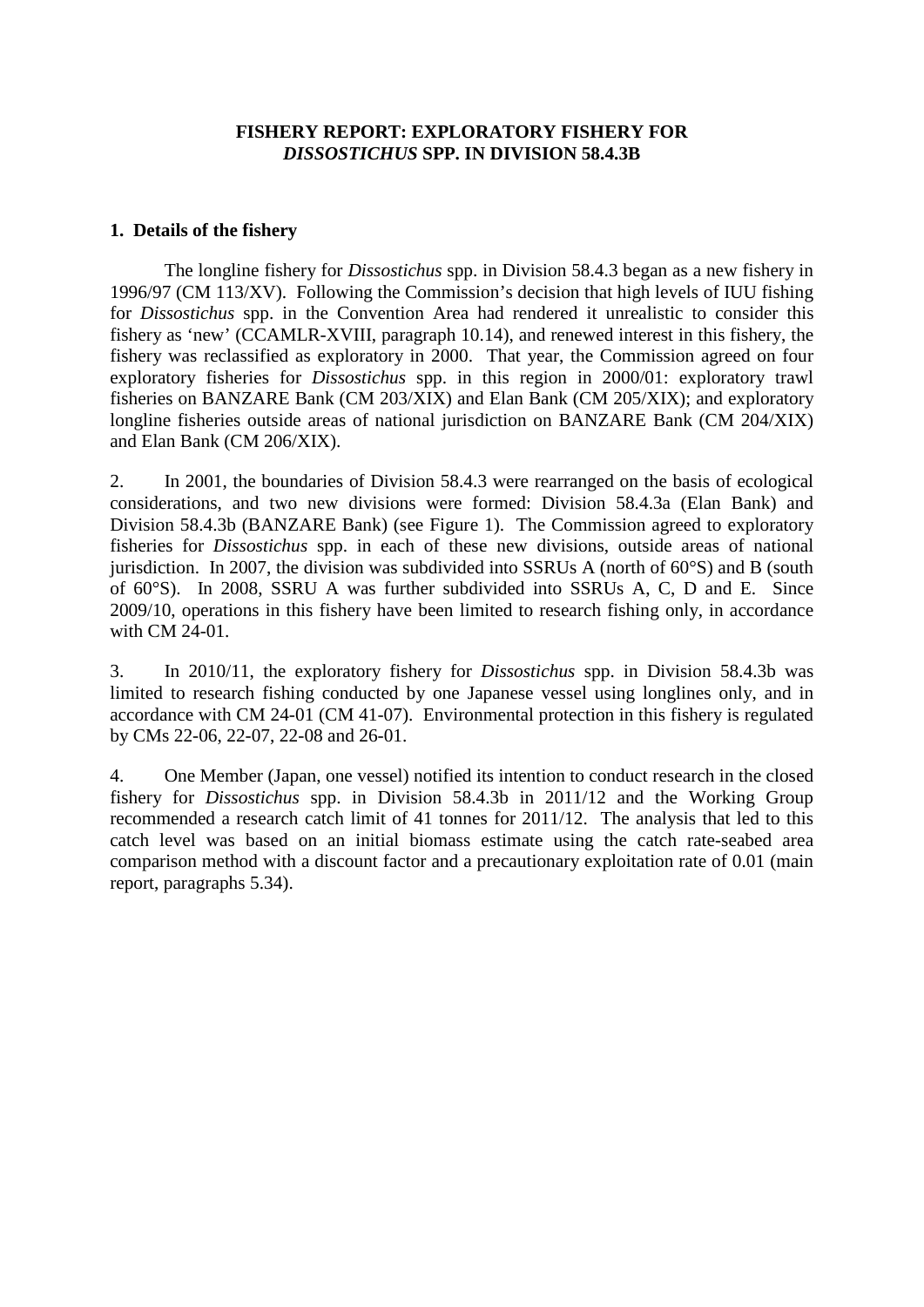

Figure 1: General map of Division 58.4.3b (BANZARE Bank). This division consists of SSRUs A to E.

#### **1.1 Reported catch**

5. Licensed longline vessels have fished the exploratory fishery for *Dissostichus* spp. in Division 58.4.3b since 2003/04, and the target species is *D. mawsoni* although some catches of *D. eleginoides* have also been reported since 2005/06 (Table 1). In 2010/11, one Member (Japan) and one vessel participated in research fishing, and reported a total catch of 11 tonnes of *Dissostichus* spp.

| Season  |       |                     |             | Regulated fishery               |                         |          | Estimated | Total    |
|---------|-------|---------------------|-------------|---------------------------------|-------------------------|----------|-----------|----------|
|         |       | <b>Effort</b>       |             | Dissostichus spp.               | <b>IUU</b> catch        | removals |           |          |
|         |       | (number of vessels) | Catch limit |                                 | Reported catch (tonnes) |          | (tonnes)  | (tonnes) |
|         | Limit | Reported            | (tonnes)    | D. eleginoides D. mawsoni Total |                         |          |           |          |
| 2003/04 | 6     |                     | 300         |                                 | 6                       | 7        |           |          |
| 2004/05 |       | 4                   | 300         | $<$ 1                           | 297                     | 297      | 1015      | 1 3 1 2  |
| 2005/06 | 5     | 4                   | 300         | 44                              | 317                     | 361      | 1903      | 2 2 6 4  |
| 2006/07 | 6     | 4                   | 300         | 74                              | 176                     | 251      | 3226      | 3477     |
| 2007/08 | 6     | 4                   | $200*$      | 42                              | 101                     | 142      | 360       | 502      |
| 2008/09 | 6     | 2                   | 120         | 15                              | 89                      | 104      | 610       | 714      |
| 2009/10 | 4     |                     | $0(72)$ **  | 2                               | 12                      | 14       | 171       | 185      |
| 2010/11 |       |                     | $0(15)$ **  | 2                               | 9                       | 11       | ***       | 11       |

Table 1: Catch history for *Dissostichus* spp. in Division 58.4.3b (source: STATLANT data for past seasons, and catch and effort reports for current season, WG-FSA-11/10 and past reports for IUU catch).

\* Includes 50 tonnes for research fishing.<br>\*\* Pesearch catch limit in brackets

Research catch limit in brackets.

\*\*\* Not estimated.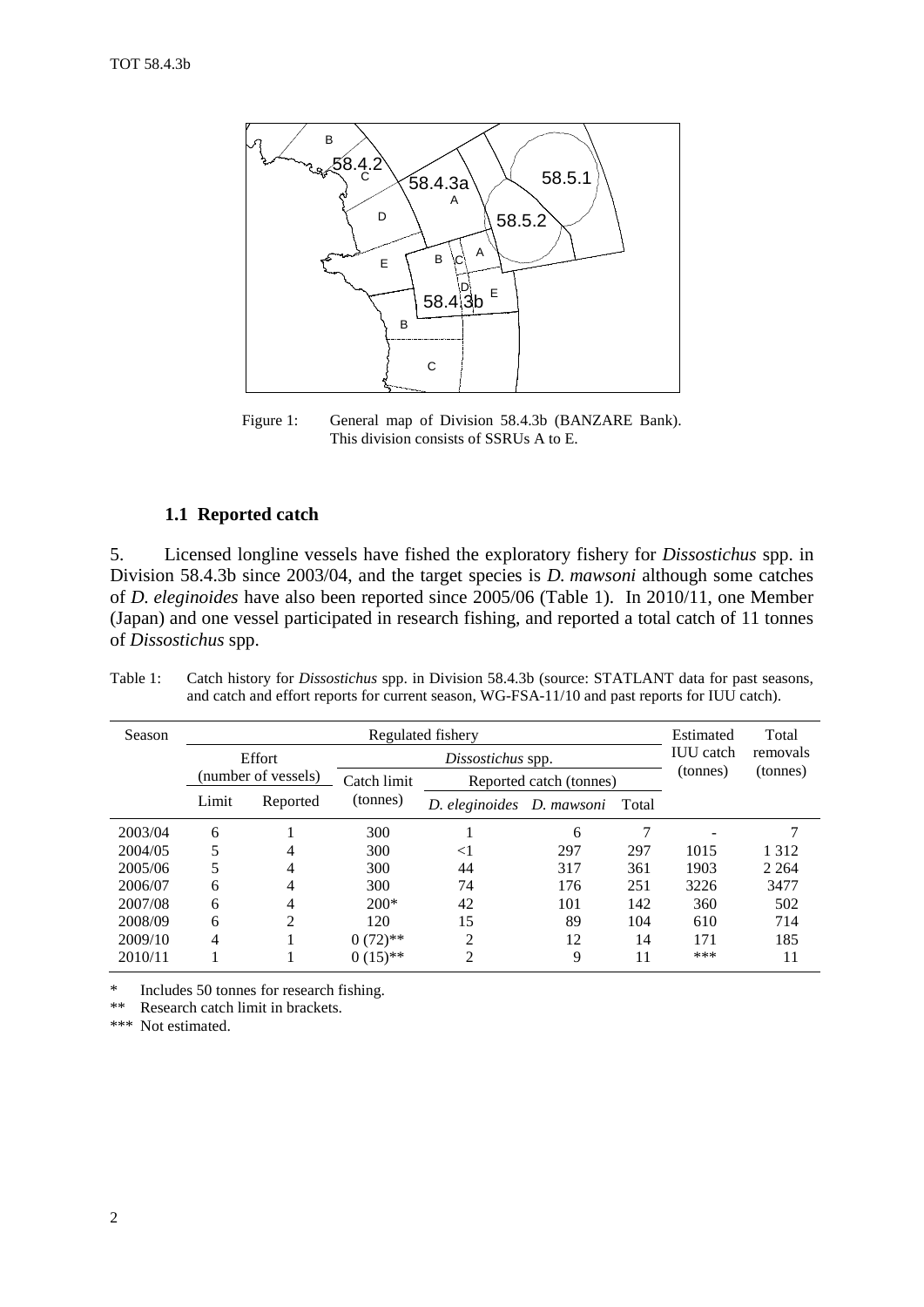#### **1.2 IUU catch**

<span id="page-4-0"></span>6. Information on IUU activities indicated high levels of IUU fishing between 2004/05 and 2006/07, peaking with an estimated IUU catch of *Dissostichus* spp. of 3 226 tonnes in 2006/07 (approximately 10 times the catch limit at that time; Table 1). The IUU catch of *Dissostichus* spp. in 2010/11 was not estimated (SC-CAMLR-XXIX paragraph 6.5).

### **1.3 Size distribution of catches**

7. Most *D. mawsoni* caught in the fishery ranged from 110 to 170 cm in length, with a broad mode at approximately 130–160 cm (Figure 2). *Dissostichus eleginoides* ranged from 50 to 180 cm in length, with a broad mode at approximately 80–130 cm (Figure 2), although it is likely some *D. eleginoides* were misidentified as *D. mawsoni* prior to 2006/07.



Weighted Frequency (proportion of the catch)

Weighted Frequency (proportion of the catch)

Figure 2: Catch-weighted length frequencies for *Dissostichus eleginoides* and *Dissostichus mawsoni* in Division 58.4.3b (source: observer and fine-scale data).

#### **2. Stocks and areas**

8. The most likely areas where *D. mawsoni* spawn are the Pacific Antarctic Ridge north of the Ross Sea and the Amundsen Ridge in the Amundsen Sea. In East Antarctica the most likely area of spawning is BANZARE Bank and nearly all *D. mawsoni* caught in the fishery in Division 58.4.3b are mature. Spawning occurs in winter and may extend into autumn or spring (WG-FSA-08/14).

9. The Working Group noted a single tag-recovery in Division 58.4.3b of a fish released in Division 58.4.1 confirms some level of linkage between these stocks.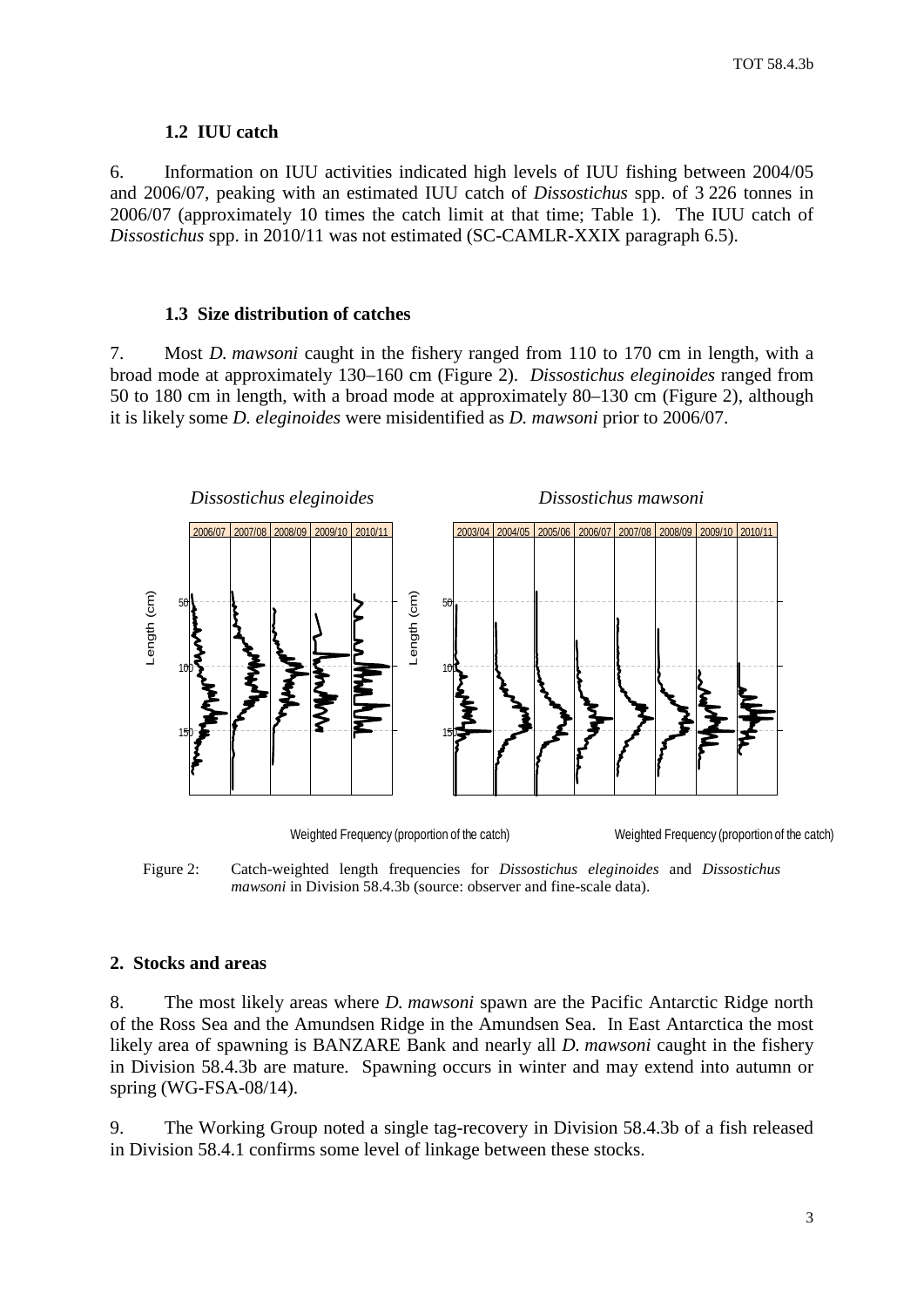# <span id="page-5-0"></span>**3. Parameter estimation**

# **3.1 Observations**

10. A demersal trawl survey has been undertaken in this area in 1999, which caught only two fish of *Dissostichus* spp. in 40 shots taken across the area (SC-CAMLR-XVIII, Annex 5, paragraph 3.79; WG-FSA-99/69).

11. Vessels operating in this fishery are required to conduct fishery-based research in accordance with CM 41-01. This includes the collection of detailed catch, effort and This includes the collection of detailed catch, effort and biological data (Annex 41-01/A), the setting of research lines (Annex 41-01/B) and participation in the tagging program (Annex 41-01/C).

12. Vessels, on first entry into an SSRU, are required to make 10 research longline hauls. The requirement for a further 10 research hauls during the course of fishing was removed in 2008 and in 2008/09, the starting position of research hauls was allocated by the Secretariat. In 2009/10, each vessel was allocated a sampling sector with 24 research haul locations. In 2010/11, research fishing was conducted in accordance with a research plan submitted under CM 24-01. The number of research hauls reported in fine-scale data are summarised in Table 2.

13. Vessels are also required to tag and release *Dissostichus* spp. at a rate of three fish per tonne of green weight caught, and a limit of 500 fish tagged per vessel applied until the end of 2006/07. A total of 1 177 *D. mawsoni* and 370 *D. eleginoides* (total 1 590 fish) have been tagged and released and 10 *D. mawsoni* and one *D. eleginoides* have been recaptured in this division (Table 3).

14. In 2010, the Commission required each vessel catching more than 2 tonnes of *Dissostichus* spp. in an exploratory fishery to achieve a minimum tag overlap statistic of 50% in 2010/11 and of 60% from 2011/12 onwards (Annex 41-01/C). The vessel fishing in Division 58.4.3b in 2010/11 achieved a tag overlap statistic greater than 50% (80 to 85%, Table 4).

| Season  | <b>Flag State</b>  | Vessel name        | <b>SSRU</b> | Number of hauls |     |       |
|---------|--------------------|--------------------|-------------|-----------------|-----|-------|
|         |                    |                    |             | $\mathbb{R}$    | C   | Total |
| 2003/04 | Australia          | Eldfisk            |             | 13              | 6   | 19    |
| 2004/05 | Chile              | Globalpesca II     | -           | 10              | 9   | 19    |
|         | Korea, Republic of | Yeon Seong No. 829 |             | 10              | 6   | 16    |
|         | Spain              | Arnela             | -           | 30              | 67  | 97    |
|         |                    | Galaecia           | -           | 20              | 8   | 28    |
| 2005/06 | Chile              | Globalpesca I      | -           | 11              |     | 11    |
|         | Spain              | Galaecia           | -           | 21              | 47  | 68    |
|         |                    | Tronio             |             | 6               | 63  | 69    |
|         | Uruguay            | Paloma V           |             | 23              | 20  | 43    |
| 2006/07 | Japan              | Shinsei Maru No. 3 |             | 20              | 128 | 148   |
|         | Namibia            | Antillas Reefer    | -           | 18              | 32  | 50    |
|         | Spain              | Tronio             |             | 20              | 17  | 37    |
|         | Uruguay            | Paloma V           |             | 20              | 27  | 47    |

Table 2: Research (R) and commercial (C) longline hauls reported by vessels operating in the exploratory fishery for *Dissostichus* spp. in Division 58.4.3b (source: fine-scale data).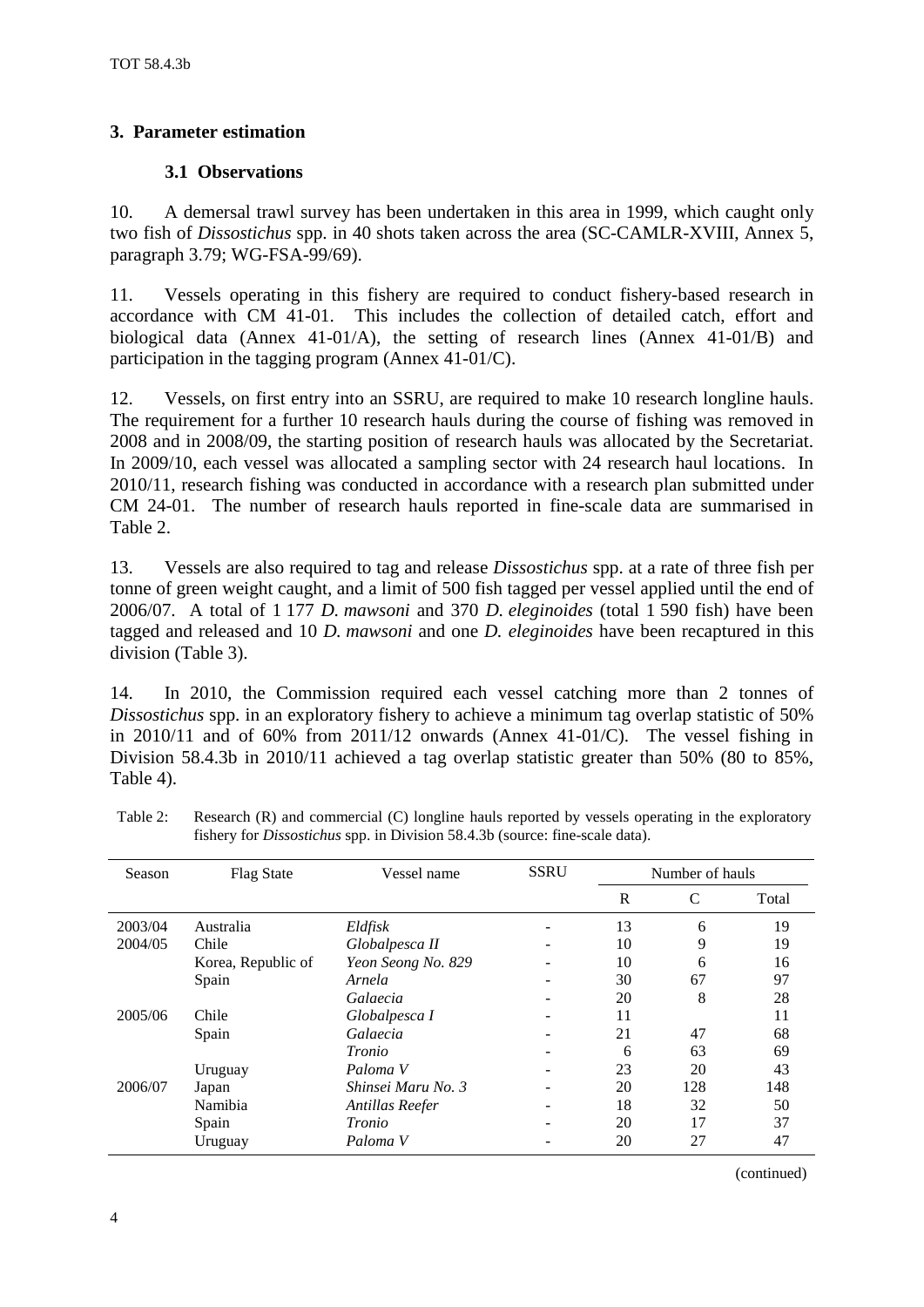| Season  | Flag State | Vessel name        | <b>SSRU</b>          | Number of hauls |          |       |
|---------|------------|--------------------|----------------------|-----------------|----------|-------|
|         |            |                    |                      | R               | C        | Total |
| 2007/08 | Japan      | Shinsei Maru No. 3 | North $60^{\circ}$ S | 20              | 114      | 134   |
|         | Namibia    | Antillas Reefer    | North $60^{\circ}$ S | 20              | 6        | 26    |
|         | Uruguay    | <i>Banzare</i>     | North $60^{\circ}$ S | 10              | ⇁        | 17    |
| 2008/09 | Japan      | Shinsei Maru No. 3 | A                    | 10              | 18       | 28    |
|         |            | Shinsei Maru No. 3 | Е                    | 10              | 8        | 18    |
|         | Uruguay    | <i>Banzare</i>     | D                    | 10              | 16       | 26    |
|         |            | <i>Banzare</i>     | Е                    | 10              | 13       | 23    |
| 2009/10 | Japan      | Shinsei Maru No. 3 | Sector SE            | 24              | $\theta$ | 24    |
| 2010/11 | Japan      | Shinsei Maru No. 3 |                      | 24              | $\theta$ | 24    |

Table 2 (continued)

- Table 3: Number of individuals of *Dissostichus* spp. tagged and released (a) and tagging rates (b) reported by vessels operating in the exploratory fishery for *Dissostichus* spp. in Division 58.4.3b since 2006/07, and total number of tagged fish released and recaptured (c) (source: observer data and catch and effort reports).
- (a) Number of individuals of *Dissostichus* spp. tagged and released. The number of *D. eleginoides* is indicated in brackets.

| <b>Flag State</b> | Vessel name        |           |             | Season     |           |            |
|-------------------|--------------------|-----------|-------------|------------|-----------|------------|
|                   |                    | 2006/07   | 2007/08     | 2008/09    | 2009/10   | 2010/11    |
| Australia         | Janas              |           | 15<br>(9)   |            |           |            |
| Chile             | Globalpesca I      |           |             |            |           |            |
| Japan             | Shinsei Maru No. 3 | 112 (37)  | 346 (120)   | 126 (74)   | (8)<br>60 | 62<br>(16) |
| Namibia           | Antillas Reefer    | 49 (47)   | 13<br>(1)   |            |           |            |
| Spain             | Galaecia           |           |             |            |           |            |
|                   | Tronio             | 81<br>(0) |             |            |           |            |
| Uruguay           | <i>Banzare</i>     |           | $(*)$<br>43 | 230<br>(1) |           |            |
|                   | Paloma V           | 47 (43)   |             |            |           |            |

\* 43 *Dissostichus* spp. (species not identified).

(b) Tagging rate (number of fish tagged per tonne of green weight caught) of *Dissostichus* spp.

| <b>Flag State</b> | Vessel name        |         |         | Season  |         |         |
|-------------------|--------------------|---------|---------|---------|---------|---------|
|                   |                    | 2006/07 | 2007/08 | 2008/09 | 2009/10 | 2010/11 |
| Australia         | Janas              |         | 6.4     |         |         |         |
| Chile             | Globalpesca I      |         |         |         |         |         |
| Japan             | Shinsei Maru No. 3 | 1.0     | 3.2     | 3.2     | 4.3     | 5.8     |
| Namibia           | Antillas Reefer    | 2.1     | 0.6     |         |         |         |
| Spain             | Galaecia           |         |         |         |         |         |
|                   | <i>Tronio</i>      | 1.0     |         |         |         |         |
| Uruguay           | <i>Banzare</i>     |         | 4.5     | 3.6     |         |         |
|                   | Paloma V           | 1.2     |         |         |         |         |
| Required rate     |                    |         | 3       | 3       | 4       | 5       |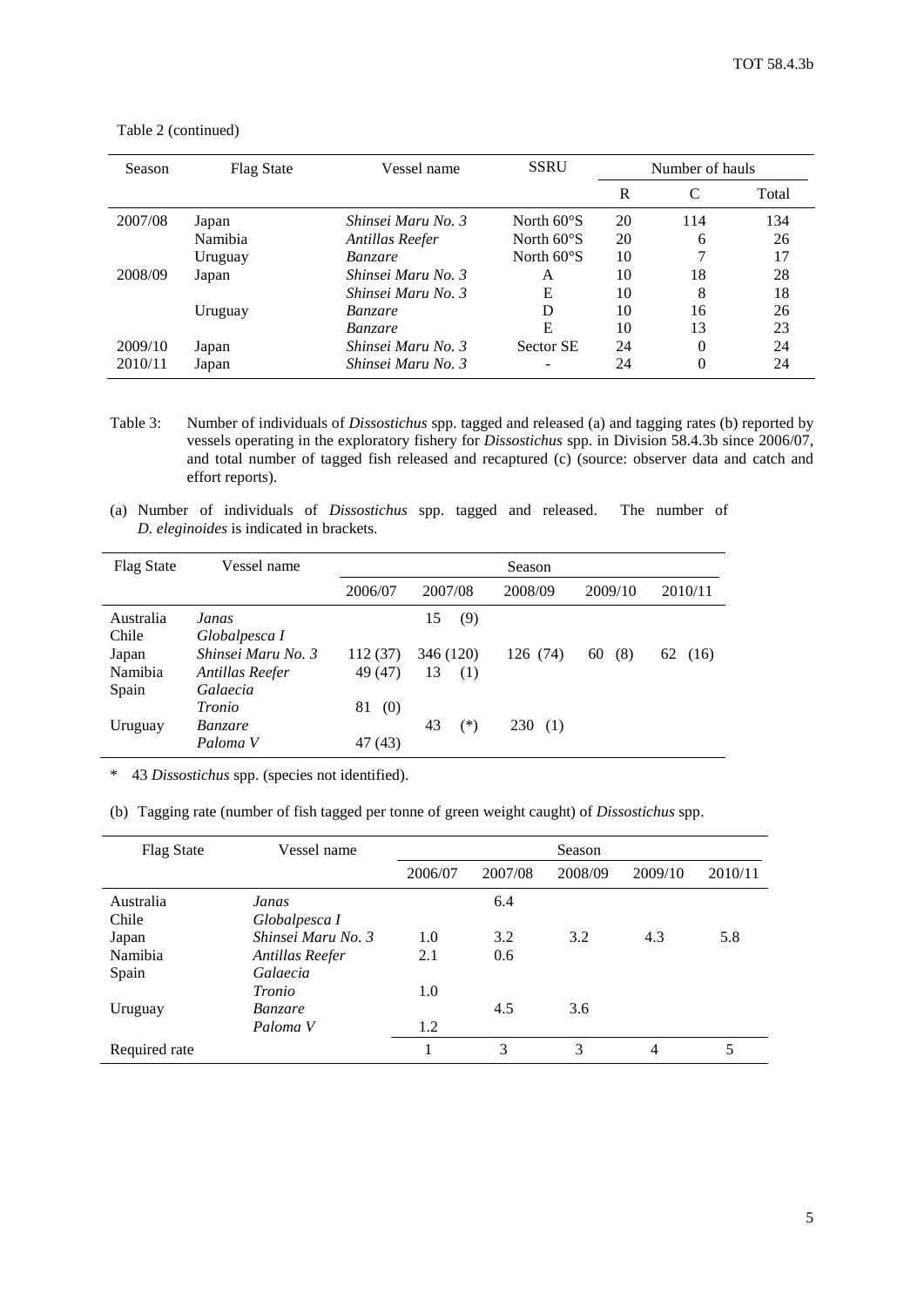| Season  | Number tagged and released |            |        | Number recaptured |            |       |
|---------|----------------------------|------------|--------|-------------------|------------|-------|
|         | D. eleginoides             | D. mawsoni | Total  | D. eleginoides    | D. mawsoni | Total |
| 2004/05 | 10                         | 221        | 231    |                   |            |       |
| 2005/06 |                            | 171        | 175    |                   |            | O     |
| 2006/07 | 127                        | 162        | 289    |                   |            |       |
| 2007/08 | 130                        | 244        | $417*$ |                   |            |       |
| 2008/09 | 75                         | 281        | 356    |                   |            |       |
| 2009/10 | 8                          | 52         | 60     |                   |            |       |
| 2010/11 | 16                         | 46         | 62     |                   |            |       |
| Total   | 370                        |            | 1590   |                   | 10         |       |

<span id="page-7-0"></span>(c) Total number of tagged *Dissostichus* spp. released and recaptured in Division 58.4.3b.

\* Includes 43 *Dissostichus* spp. (species not identified).

Table 4: Time series of the tag overlap statistic (CM 41-01) for *Dissostichus mawsoni* and *D. eleginoides* tagged in Division 58.4.3b. The statistic was implemented in 2010/11, and comparative values were calculated for previous seasons. Values were not calculated for total catches of less than 2 tonnes (\*) and length data were aggregated by 10 cm length intervals.

| <b>Species</b> | Flag State | Vessel name        | 2006/07 | 2007/08 | 2008/09 | 2009/10 | 2010/11 |
|----------------|------------|--------------------|---------|---------|---------|---------|---------|
| D. mawsoni     | Japan      | Shinsei Maru No. 3 | 29      | 48      | 36      | ככ      |         |
|                | Spain      | Tronio             | ნა      |         |         |         |         |
| D. eleginoides | Japan      | Shinsei Maru No. 3 | 36      | 36      |         | 29      | 80      |

### **3.2 Fixed parameter values**

15. None available for this fishery.

### **4. Stock assessment**

16. The catch limits in this fishery were agreed by the Commission based on advice provided by the Scientific Committee. Analysis provided in WG-FSA-07/44, based on finescale catch and effort data, indicates that CPUE data for BANZARE Bank show high levels of heterogeneity in catch and effort, making the production of a standardised CPUE series difficult. The Working Group concluded that the combination of high IUU and legal fishing focusing in small areas was resulting in a severe decline in CPUE, indicating unsustainable depletion of toothfish in the main areas where fishing data are available.

17. A random longline survey was carried out in this division by Australia in May 2008 (WG-FSA-08/57). The paper concluded that catch rates of *Dissostichus* spp. were very low, consistent with toothfish being depleted to low densities across the surveyed area. It also noted that only very large *Dissostichus* spp. were present in the area. The precision of the average catch rate was not reported in WG-FSA-08/57 but was further calculated during the 2007/08 Working Group meeting using the methods described in Candy (2004) which gave an approximate 95% confidence bound of between 17 and 60 kg/thousand hooks. This indicates that catch rates can be considered small relative to other areas such as Subarea 88.1.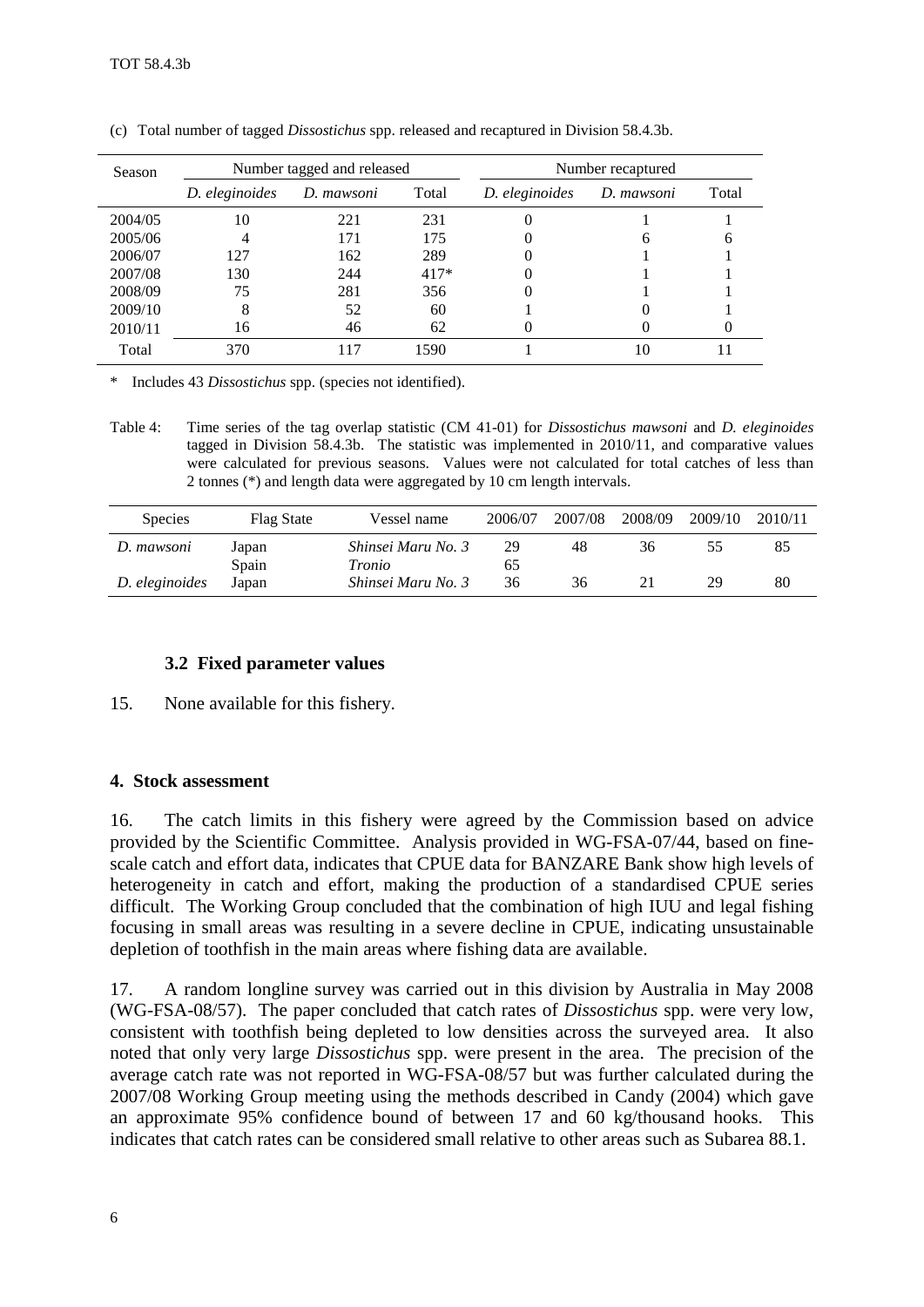18. The Working Group noted that only two of the three preferred fishing grounds in the area were covered by the random survey. However, the random nature of the survey implies the area was adequately covered. Japan noted it would have liked to see the third preferred fishing grounds surveyed and a larger number of stations sampled to provide a more robust estimate of biomass. The Working Group recommended that WG-SAM should look at how to design longline surveys and, in particular, how to deal with preferred fishing grounds, and how to reconcile datasets from different types of fishing gear.

19. The Working Group agreed in 2008 (SC-CAMLR-XXVII, Annex 5, paragraph 5.57) that:

- (i) based on fishing information until 2006/07, the fisheries across BANZARE Bank show that the preferred fishing grounds were depleted in the Southern Area (adopted by WG-FSA-07, resulted in the closure of the Southern Area)
- (ii) based on the survey and fisheries across BANZARE Bank, there are very few fish apart from in the preferred fishing grounds
- (iii) the fish found in the preferred fishing grounds are large and likely spawning, there are no small fish and fish are male dominated (79%)
- (iv) in the survey, the fish are large and mostly male
- (v) spawning fish in East Antarctica have only been found on BANZARE Bank (WG-FSA-07/44 and SC-CAMLR-XXVII, paragraph 3.32).

20. In 2009, the Working Group considered three possible scenarios for the *D. mawsoni* stock on BANZARE Bank, based on existing knowledge (SC-CAMLR-XXVIII, Annex 5, paragraph 5.57):

- (i) Scenario 1: spawning fish have a high turnover in Division 58.4.3b, moving freely within this division between SSRUs and areas outside each year.
- (ii) Scenario 2: spawning fish move sporadically to Division 58.4.3b, and then remain in the area, moving little across the area between years.
- (iii) Scenario 3: there is large turnover of large fish in Division 58.4.3b, but they represent only a fraction of the spawning stock that sustains the population in East Antarctica.

21. It further noted that due to their proximity, the fish on BANZARE Bank are likely to originate from the coastal areas of Antarctica in the Southern Indian Ocean. The Working Group noted that other plausible scenarios could be envisioned, however, it saw that the three scenarios captured useful alternative hypotheses for this division (Figure 3).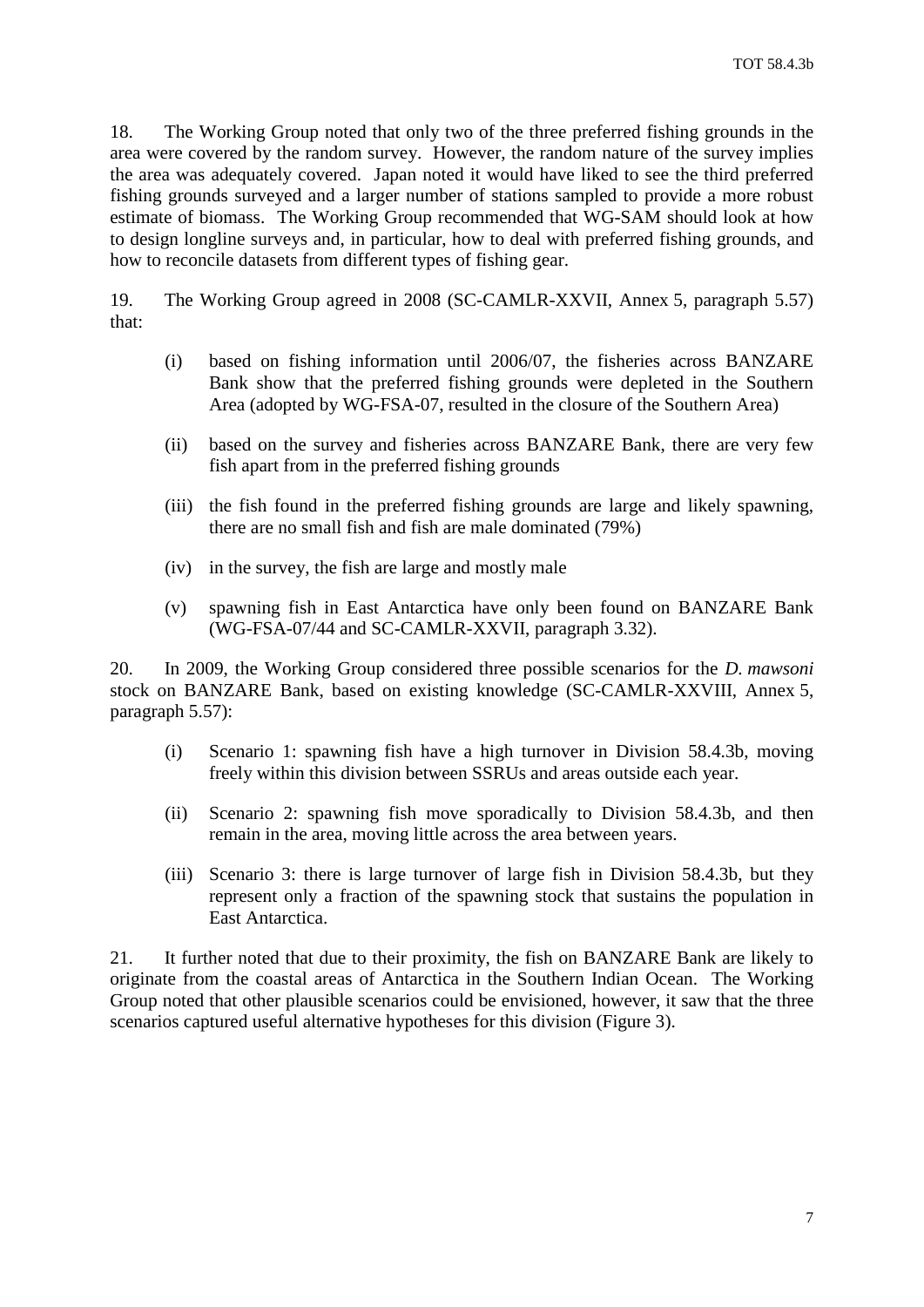

Scenario 1 – Regular movement, Division 58.4.3b main spawning area

Scenario 2 – Sporadic movement, Division 58.4.3b main spawning area



Scenario 3 – Regular movement, only large fish move to Division 58.4.3b



Figure 3: Diagram illustrating possible scenarios for the *Dissostichus mawsoni* stock on BANZARE Bank (Division 58.4.3b). Solid arrows indicate regular movements of fish, dashed arrows indicate sporadic movement of fish.

22. The Working Group then considered the data and analyses on CPUE, size distribution and tagging from Division 58.4.3b (SC-CAMLR-XXVIII, Annex 5, paragraph 5.60). The Working Group agreed that CPUE data indicated that:

- (i) depletion had occurred during fishing in Patch B in 2007/08 and Patch C in the 2008/09 season, but the results of the depletion analysis were ambiguous for Patch A and for Box C (see Figure 4 for location of grounds and patches);
- (ii) unstandardised CPUE for the whole of Division 58.4.3b had increased between 2003/04 and 2008/09 (Figure 5);
- (iii) CPUE is affected by factors such as gear and bait type, vessel, season, depth fished, species and area fished, and these have serious consequences for interpreting unstandardised CPUE (SC-CAMLR-X, Annex 6, paragraphs 7.107 to 7.121, SC-CAMLR-XI, Annex 5, paragraphs 6.143 to 6.166).

23. Scientific fishing undertaken by Japan in the southeast sector of four designated sampling sectors (CM 41-07, Annex A, Figure 1) during 2009 (WG-FSA-10/45) indicated that CPUE was lower than for previous seasons' catch rates from the northwestern sector.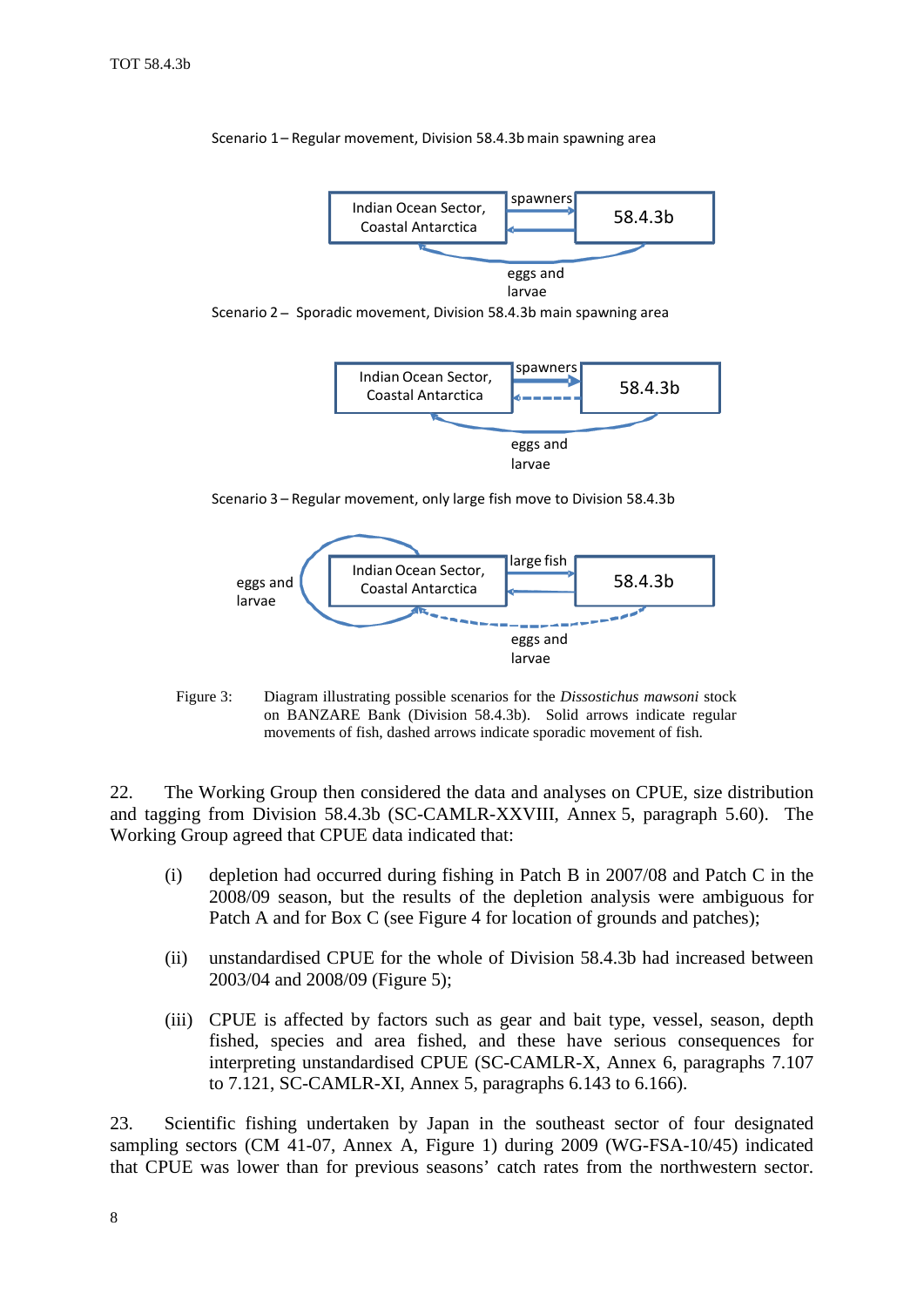

Figure 4: Bubbleplot showing total toothfish removals (kg) proportional to symbol size for individual longlines fished in BANZARE Bank, showing different panels for season and depth fished. Colour on a red-blue gradient represents *Dissostichus eleginoides* catch as a proportion of total catch (i.e. blue – *D. eleginoides*, red – *D. mawsoni*). Also shown are Grounds A–C defined in McKinlay et al. (2008) and Patches A–C defined in WG-FSA-09/44, and the seasons in which they were analysed.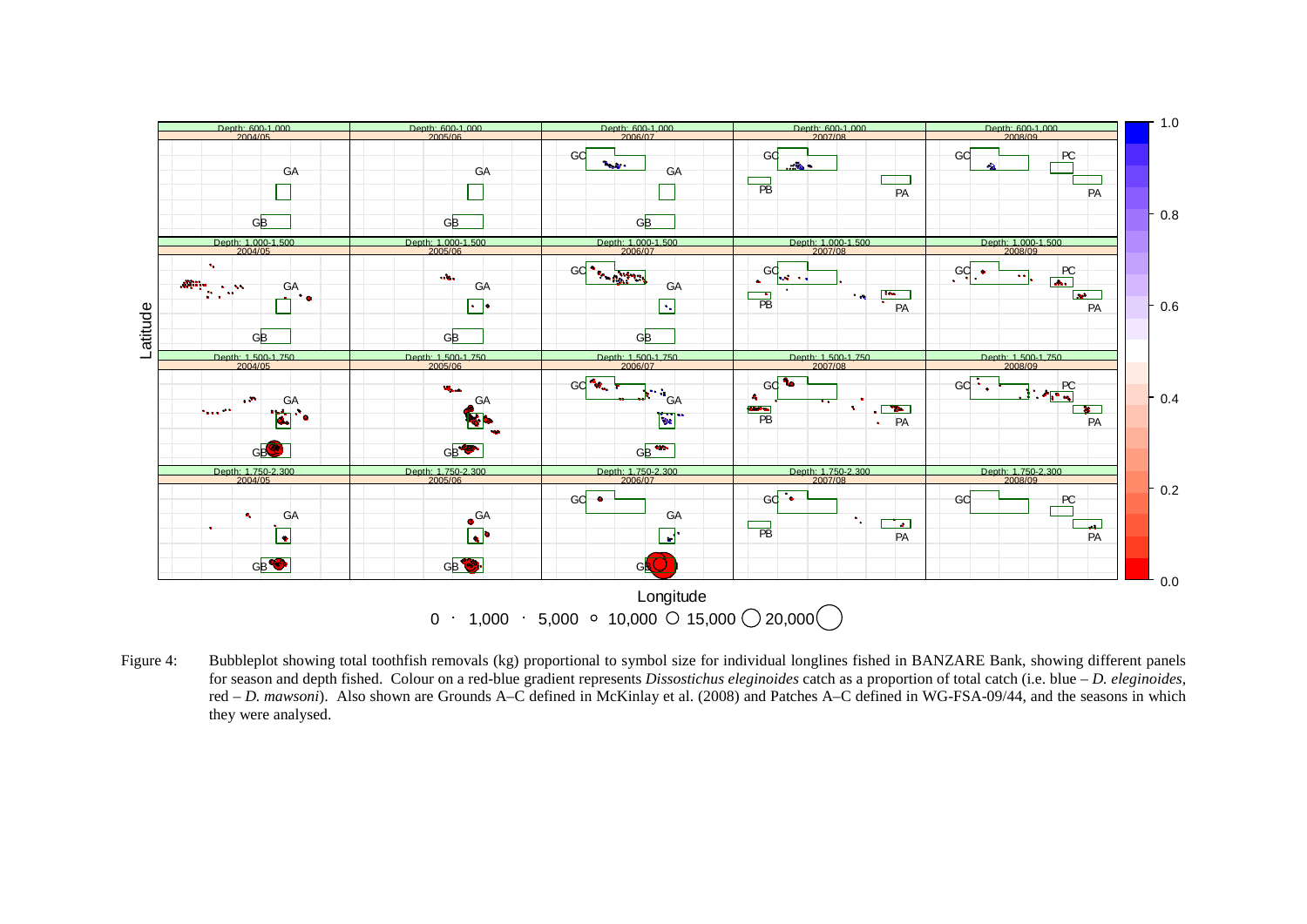

Figure 5: Unstandardised CPUE (kg/thousand hooks) of *Dissostichus* spp. in the exploratory longline fishery in Division 58.4.3b (source: fine-scale catch and effort data). Error bars: 95% confidence limits.

CPUE rates observed in the survey were lower than those observed for commercial fishing. The Working Group noted that this indicated that the abundance of fish in the survey area was low, and that higher CPUE observed in previous seasons may be a reflection of the aggregated nature of commercial fishing, whereby fishers aggregate to areas where catch rates are highest, but that other factors – such as removals by IUU fishing – could also be contributing to these results. It was noted by the Working Group that the sampling design undertaken for this research was not submitted for review by any SC-CAMLR Working Group, and that future research plans should be reviewed by WG-FSA.

24. In 2009, the Working Group also agreed that tagging data indicated that (SC-CAMLR-XXVIII, Annex 5, paragraph 5.61):

- (i) of 10 recaptured *D. mawsoni* in Division 58.4.3b, nine were released in Division 58.4.3b and one was released in Division 58.4.1 (Figure 6). The one recaptured *D. eleginoides* was released in Division 58.4.3b (Figure 7)
- (ii) large movements of fish have been observed for fish at liberty for two years or more, and tend to be from the east to the west in coastal Antarctica, or from the coast to BANZARE Bank
- (iii) stocks of *D. mawsoni* are likely to be distinct at the scale of ocean basins (see also citation of Smith and Gaffney, 2005).

25. Exploratory longline fishing during 2007–2009 indicated *D. eleginoides* was typically found in shallower waters than *D. mawsoni*, and that larger fish (predominantly female) were found deeper (WG-FSA-10/47). Based on the size distribution of catches, the study concluded that recruitment to BANZARE Bank is unlikely and that the population may consist primarily of adults migrating from other areas. The Working Group noted that this study only used data from a single vessel. However, the conclusions of the paper seemed consistent with previous work on the biology and ecology of toothfish in this area, such as that described in WG-FSA-08/57. The Working Group recommended that authors of such reviews should consider collaborating to synthesize current knowledge.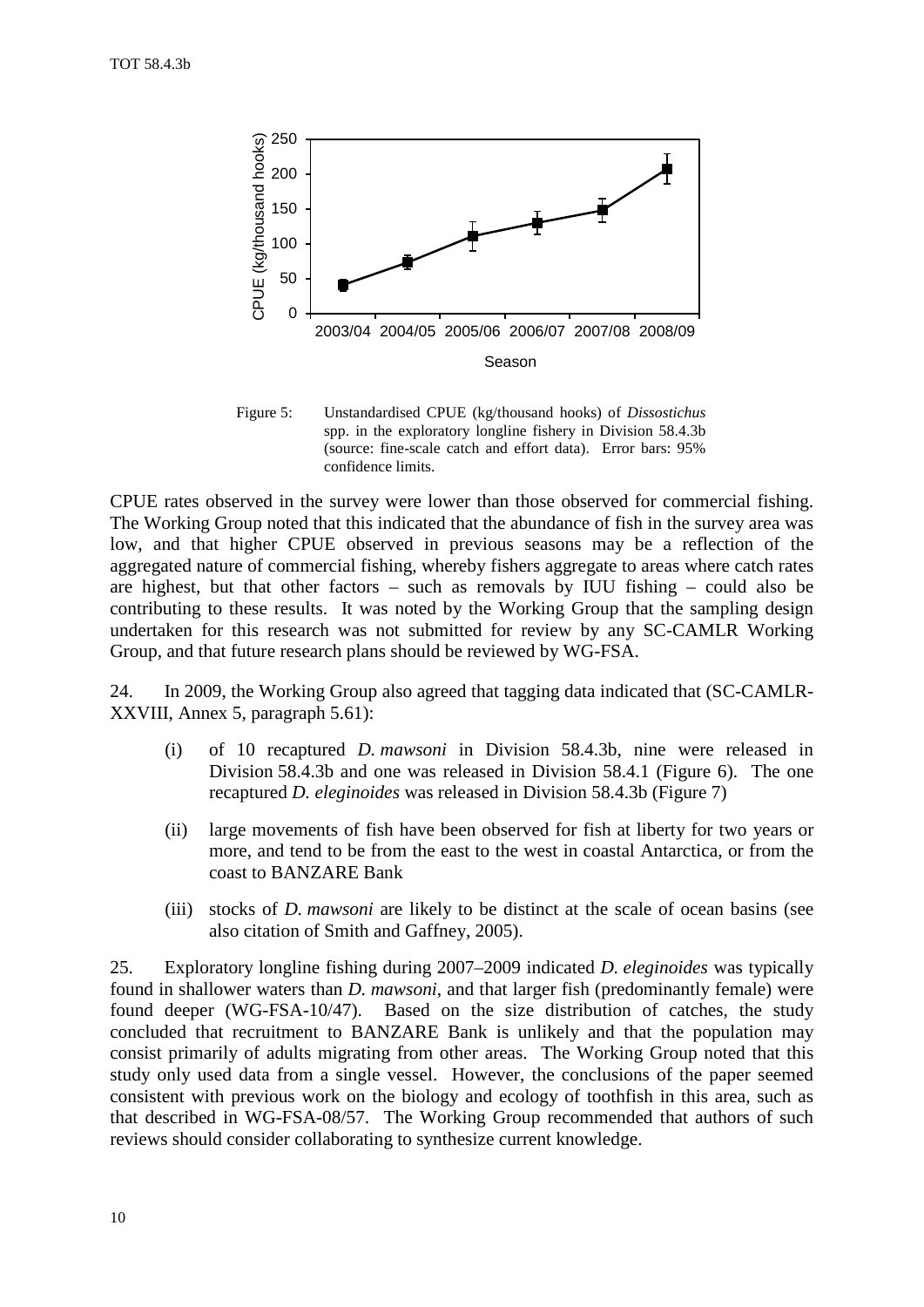

Figure 6: Plot of tag recaptures of *Dissostichus mawsoni* in Divisions 58.4.1, 58.4.2 and 58.4.3b recorded between 2003/04 and 2009/10. 'T' indicates the release location and 'R' indicates the recapture location.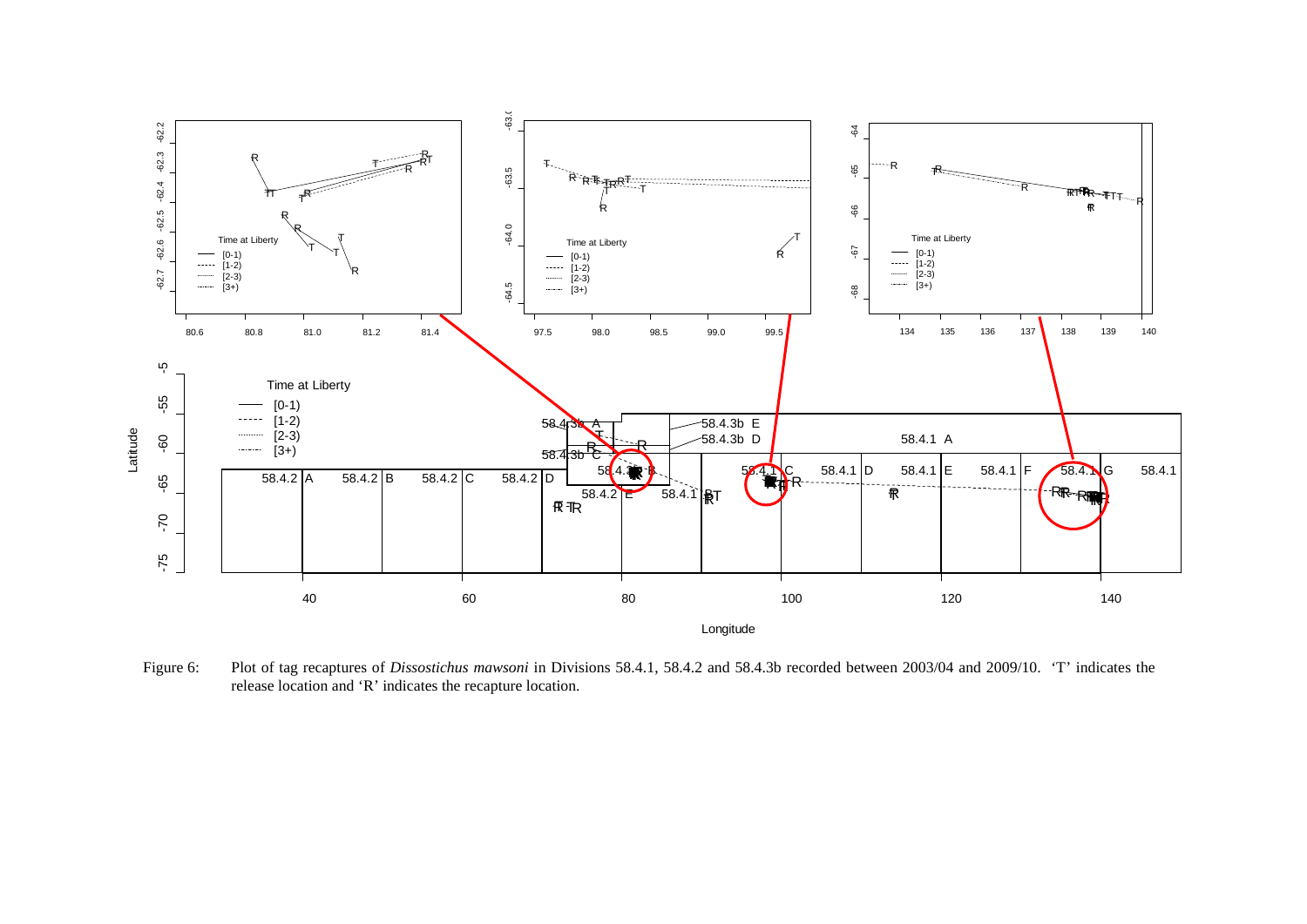

Figure 7: Plot of tag recaptures of *Dissostichus eleginoides* in Divisions 58.4.1, 58.4.2 and 58.4.3b recorded between 2003/04 and 2009/10. 'T' indicates the release location and 'R' indicates the recapture location.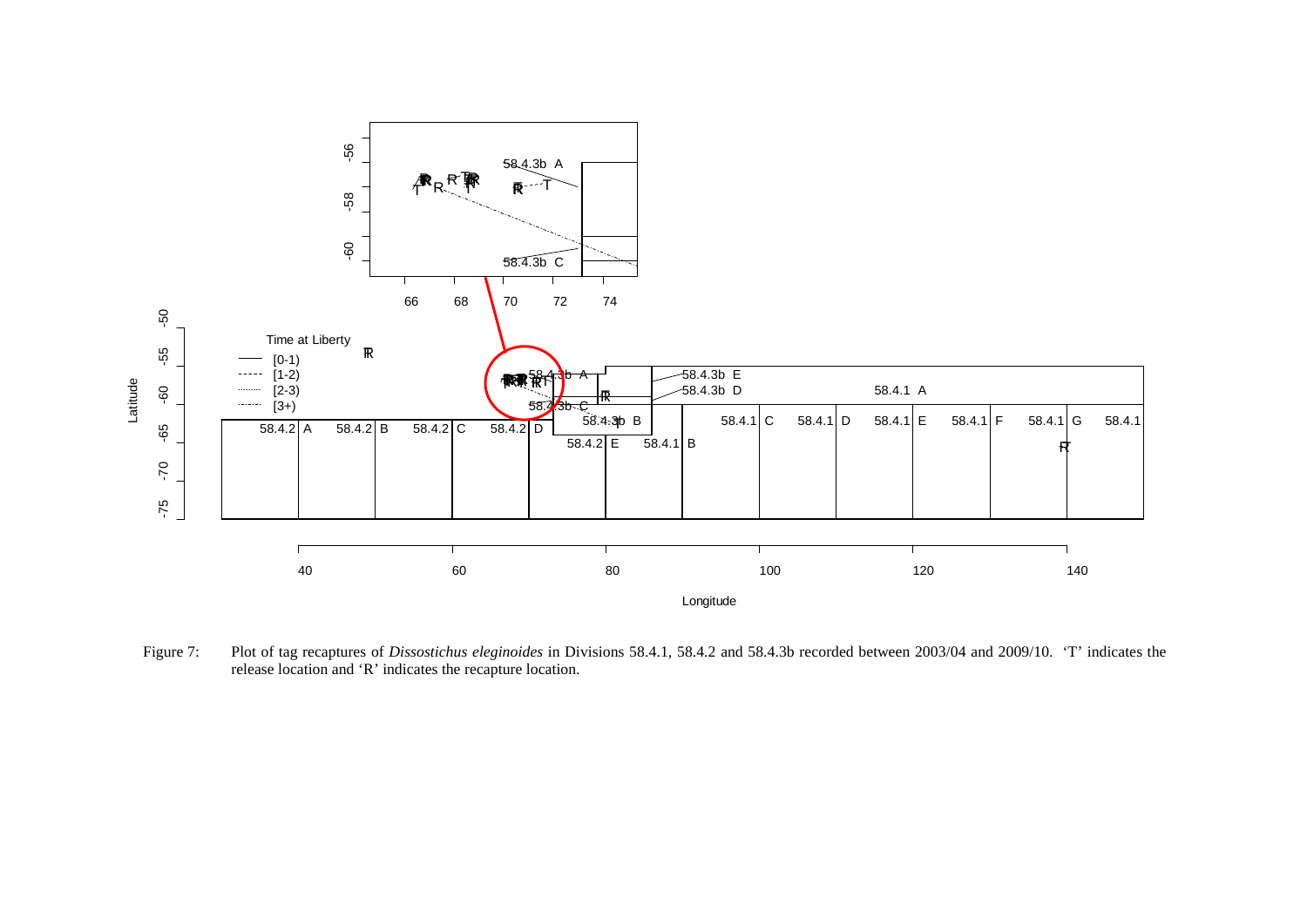

Figure 8: Plot of median lengths for longlines sampled in Divisions 58.4.1, 58.4.2 and 58.4.3b between 2003/04 and 2008/09, aggregated into 0.5° latitude  $\times 0.5^{\circ}$ longitude boxes. The upper panel shows data for fishing in depths shallower than 1 000 m, the lower panel for fishing in depths deeper than 1 000 m. Note darker squares indicate smaller median length; lighter squares indicate larger median length.

Longitude

60

80

**The A** 

 $\mathcal{H}$ 

 $\sim 100$ 

100

60 80 100 120 140

 $\overline{58.4.1}$  B

58.4.2 E

 $\pm$ 

65

 $\mathcal{R}_{\mathcal{L}}$ 

m.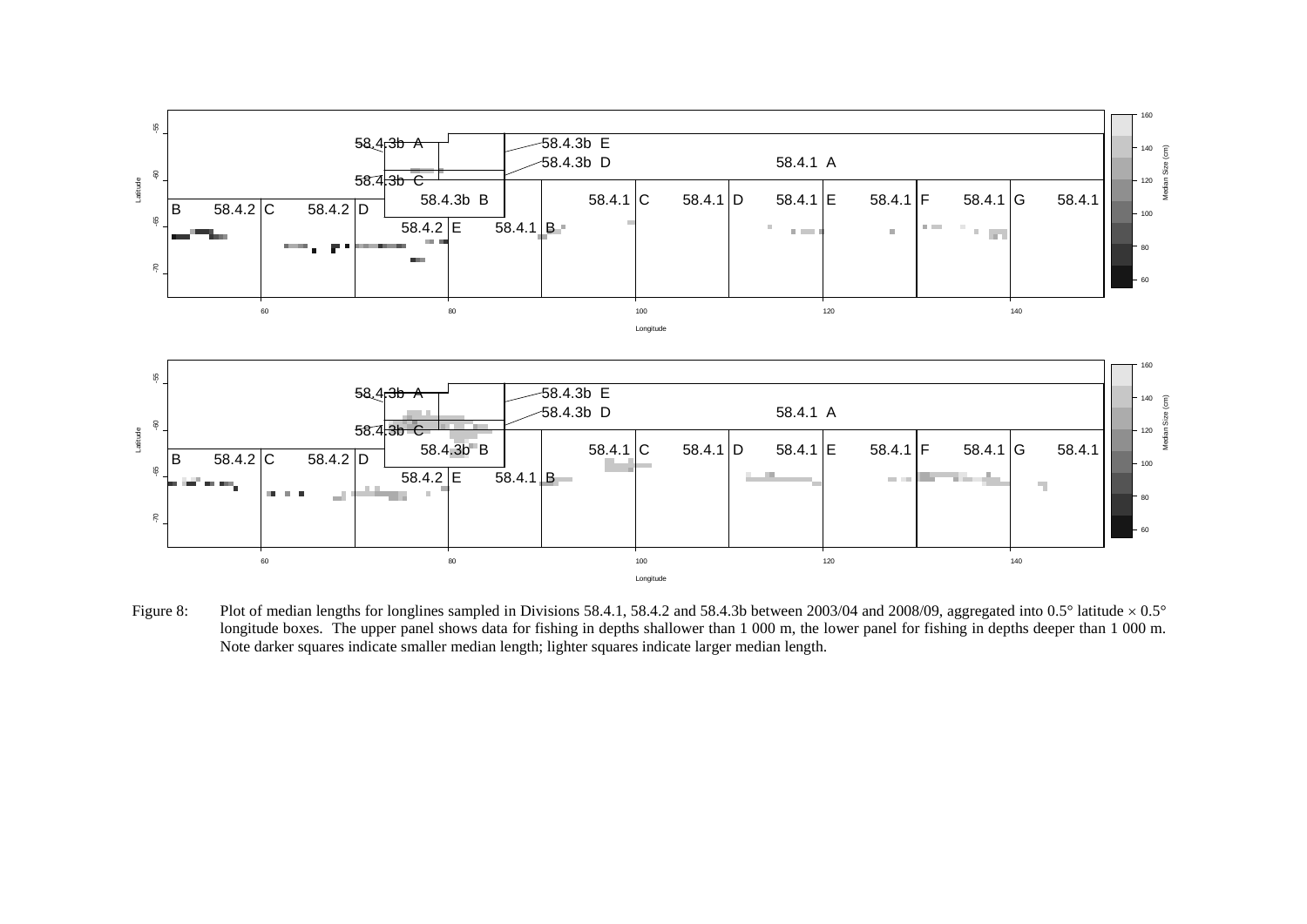<span id="page-15-0"></span>26. The Working Group agreed that size distribution data and maturity data indicated that (SC-CAMLR-XXVIII, Annex 5, paragraph 5.62):

- (i) there is no evidence of recruitment of small (<60 cm) *D. mawsoni* in Divisions 58.4.1, 58.4.2 and 58.4.3b (Figure 8)
- (ii) *D. mawsoni* are likely to move throughout Divisions 58.4.1, 58.4.2 and 58.4.3b
- (iii) smaller fish are found in the western area of Division 58.4.2 and in waters shallower than 1 000 m, and larger fish deeper than 1 000 m.

27. The Working Group noted that the observed size distribution and location of tag recaptures of *D. mawsoni* from Subarea 58.4 suggested a life history pattern that was analogous to that proposed for *D. mawsoni* in the Ross Sea by Hanchet et al. (2008). Hence the size distribution of *D. mawsoni* on BANZARE Bank would be expected to be similar to that in the north of the Ross Sea.

28. The Working Group noted that the development of this hypothetical lifecycle for the Ross Sea had been useful in understanding population dynamics in this region (SC-CAMLR-XXVIII, Annex 5, paragraph 5.64). The Working Group encouraged Members to develop a similar detailed review of data to develop a hypothetical lifecycle for *D. mawsoni* in the Indian Ocean sector of the Convention Area for Subarea 58.4, including consideration of oceanographic features in the area.

29. The Working Group noted that analysis of otoliths would assist in understanding population dynamics of *D. mawsoni* in this area.

30 Because Peterson biomass estimates from tag recaptures were not available for this area, the Working Group estimated initial biomass using the catch rate and seabed area comparison method as recommended by SC-CAMLR-XXX, Annex 5, paragraph 2.40(ii). Since this estimate was highly uncertain due to the inherent difficulty of CPUE standardisation and of assuming a comparable reference area, a precautionary discount factor of 0.3 was applied, similar to that used for *D. mawsoni* in the Ross Sea in 1998 (SC-CAMLR-XXVII, Annex 5, paragraphs 4.58 and 4.67 to 4.68). Using this approach, the precautionary biomass was estimated at 4078 tonnes. Applying a precautionary exploitation rate of 0.01 (consistent with assuming that the current status of this potentially depleted stock is  $30\% B_0$ under the GYM application described in WG-FSA-10/42 Rev. 1) resulted in a precautionary research catch limit of 41 tonnes. The Working Group stressed that the actual status of the stock is unknown, but thought these assumptions to be precautionary.

### **5. By-catch of fish and invertebrates**

### **5.1 By-catch removals**

31. Catches of by-catch species groups (macrourids, rajids and other species) reported in fine-scale data, their respective catch limits, and number of rajids cut from lines and released alive are summarised in Table 5. The by-catch in this fishery consists predominantly of macrourids (up to 17 tonnes per season). Catches of rajids have reached 6 tonnes per season.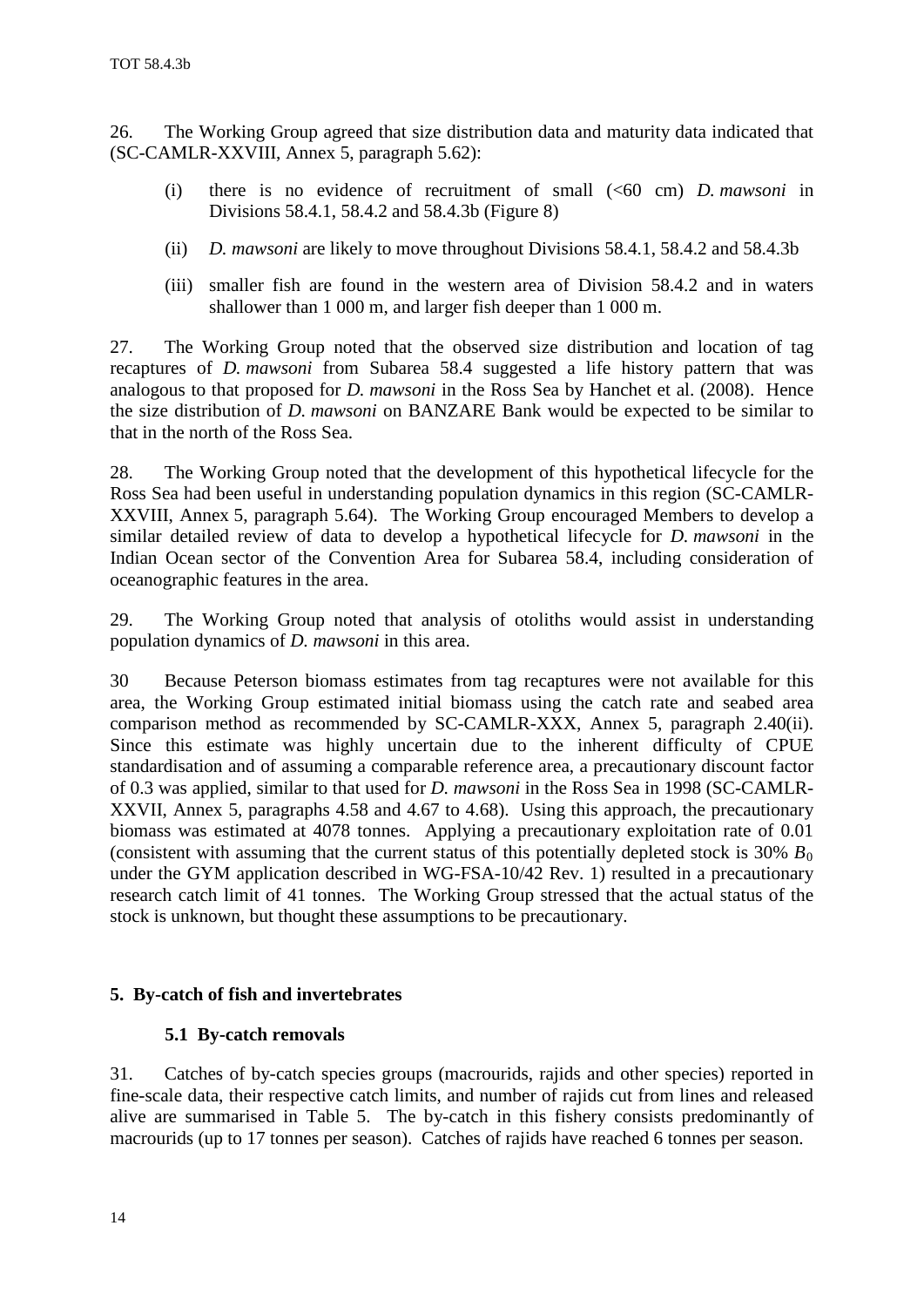| Season  | <b>Macrourids</b>          |                               |                            | Rajids                        |                    |                            | Other species                 |  |
|---------|----------------------------|-------------------------------|----------------------------|-------------------------------|--------------------|----------------------------|-------------------------------|--|
|         | Catch<br>limit<br>(tonnes) | Reported<br>catch<br>(tonnes) | Catch<br>limit<br>(tonnes) | Reported<br>catch<br>(tonnes) | Number<br>released | Catch<br>limit<br>(tonnes) | Reported<br>catch<br>(tonnes) |  |
| 2003/04 | 159                        | $< \! 1$                      | 50                         | $<$ 1                         |                    | 20                         | $\theta$                      |  |
| 2004/05 | 159                        | 7                             | 50                         | 6                             |                    | 20                         | $<$ 1                         |  |
| 2005/06 | 159                        | 8                             | 50                         |                               |                    | 20                         | ${<}1$                        |  |
| 2006/07 | 159                        | 17                            | 50                         | 3                             | 1267               | 20                         |                               |  |
| 2007/08 | 80                         |                               | 50                         |                               | 157                | 20                         | 2                             |  |
| 2008/09 | 80                         | 4                             | 50                         |                               | 102                | 80                         | $<$ 1                         |  |
| 2009/10 | 80                         | $\mathfrak{D}$                | 50                         | $<$ 1                         | 22                 | 20                         | $<$ 1                         |  |
| 2010/11 |                            |                               |                            | $<$ 1                         |                    |                            | ${<}1$                        |  |

Table 5: Catch history for by-catch species (macrourids, rajids and other species), catch limits and number of rajids released alive in Division 58.4.3b. Catch limits are for the whole fishery (see CM 33-03 for details). (Source: fine-scale data)

# **5.2 Assessment of impacts on affected populations**

32. The current by-catch limit for *Macrourus* spp. was estimated in 2003 using the precautionary approach adopted for krill (SC-CAMLR-XXII, Annex 5, paragraphs 5.250 to 5.252; van Wijk et al., 2003), where the estimate of  $B_0$  was taken from the trawl survey in 1999 (van Wijk et al., 2000).

33. *Macrourus* spp. and *Raja taaf* were very common by-catch species during the survey conducted in May 2008, summarised in WG-FSA-08/57, indicating that previous by-catch records of rajids from the Northern Area of the division are likely to be *R. taaf*. The sex-specific size-at-maturity of *R. taaf* was estimated based on individuals caught in the survey, indicating that both males and females have a median size-at-maturity of 755 and 795 mm respectively (total length). The majority of the catch ranged between 400 and 900 mm, indicating that juvenile females may be more vulnerable to longline gear.

### **5.3 Identification of levels of risk**

34. None available for this fishery.

### **5.4 Mitigation measures**

35. In 2008, the Commission agreed to the Year-of-the-Skate, and the protocol in CCAMLR-XXVII, paragraph 4.55, was implemented.

36. In 2009, the Commission agreed that the Year-of-the-Skate should be extended to 2009/10 in order to allow for sufficient data to be collected for preliminary assessments to be made in the future (see SC-CAMLR-XXIX, Annex 8, paragraphs 6.14 to 6.21).

37. During WG-FSA-10 it was concluded that the Year-of-the-Skate had been a success overall and had met its objectives to enhance data collection and improve tagging in order to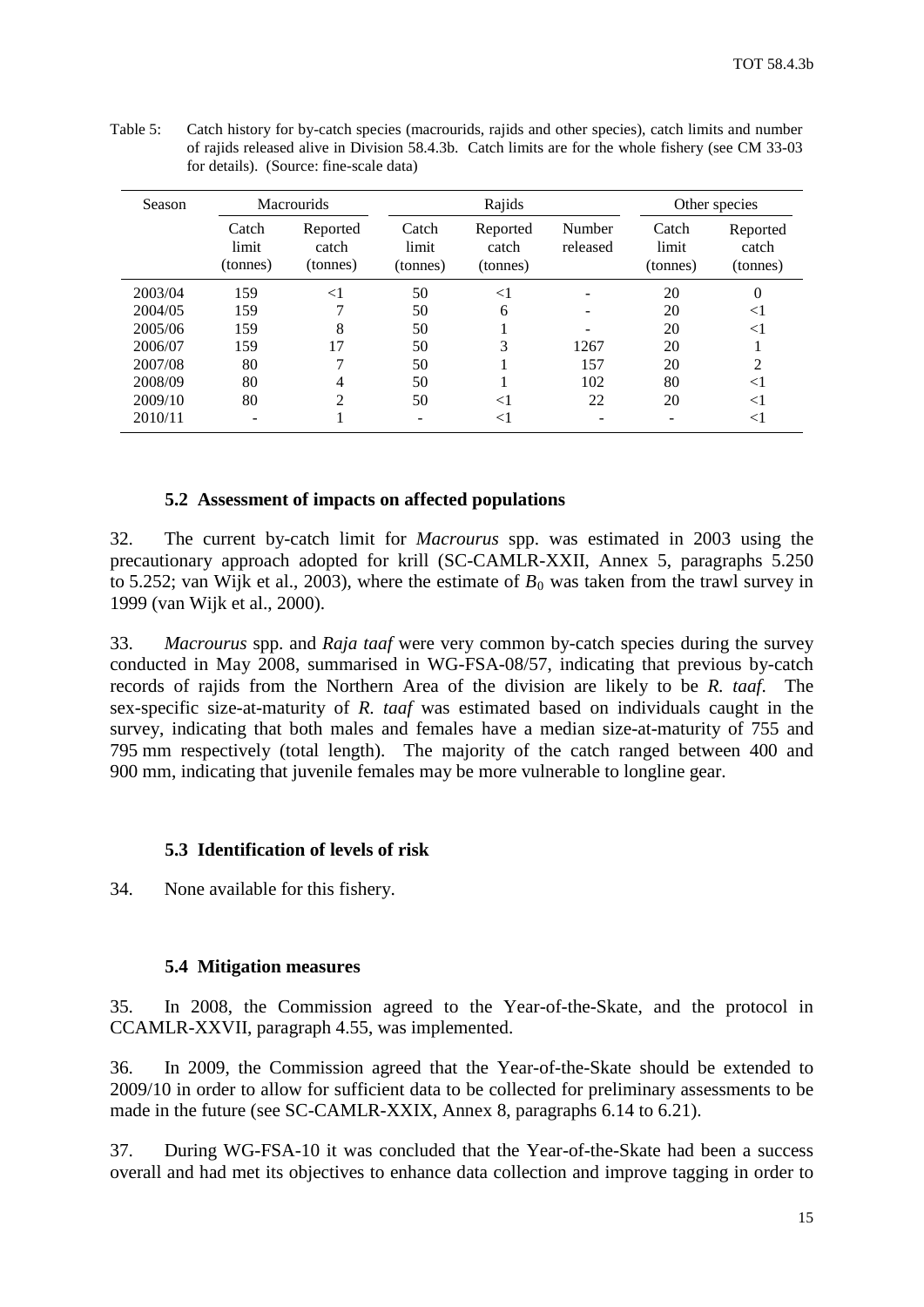<span id="page-17-0"></span>develop assessments (SC-CAMLR-XXVI, Annex 5, paragraphs 6.34 and 6.35). Based on conclusions reported in WG-FSA-10/25 for data in Subareas 88.1 and 88.2 and review of data across all exploratory areas and divisions during the meeting, the Working Group concluded that data collection rates for skates could return to standard levels for these species in 2010/11 until further notice, and the mandatory skate tagging requirements could be removed from the relevant conservation measures. However, the requirement for all skates to be brought on board or alongside the hauler to be correctly identified, scanned for tags and for their condition to be assessed should be made mandatory, and the Working Group recommended that CM 33-03 be revised accordingly. Continued scanning for tags by crew and observers is imperative to enable updates to be made to preliminary assessments of skates in the future.

### **6. By-catch of birds and mammals**

### **6.1 By-catch removals**

38. There have been no observed seabird mortalities in the past three seasons in Division 58.4.3b (Table 6).

Table 6: Seabird by-catch limit, observed mortality rate and total estimated mortality of seabird by-catch in Subarea 58.4, including Division 58.4.3b.

| Season  | By-catch limit<br>(number of birds) | Mortality rate<br>(birds/thousand hooks) | Total estimated mortality<br>(number of birds) |
|---------|-------------------------------------|------------------------------------------|------------------------------------------------|
| 2003/04 | $3*$                                |                                          |                                                |
| 2004/05 | $3*$                                |                                          |                                                |
| 2005/06 | $3*$                                | 0.0002                                   |                                                |
| 2006/07 | $3*$                                |                                          |                                                |
| 2007/08 | $3*$                                |                                          |                                                |
| 2008/09 | $3*$                                |                                          |                                                |
| 2009/10 | $3*$                                |                                          |                                                |
| 2010/11 | $3*$                                |                                          |                                                |

\* Per vessel during daytime setting.

39. No marine mammal interactions or mortalities were observed in 2010/11.

40. In 2011, as in previous years, WG-IMAF agreed the risk level of seabirds in this fishery in Division 58.4.3b is category 3 (average) (SC-CAMLR-XXX, Annex 8).

### **6.2 Mitigation measures**

41. CM 25-02 applies to this fishery and in recent years has been linked to an exemption for night setting in CM 24-02 and subject to a seabird by catch limit. Offal and other discharges are regulated under CM 26-01.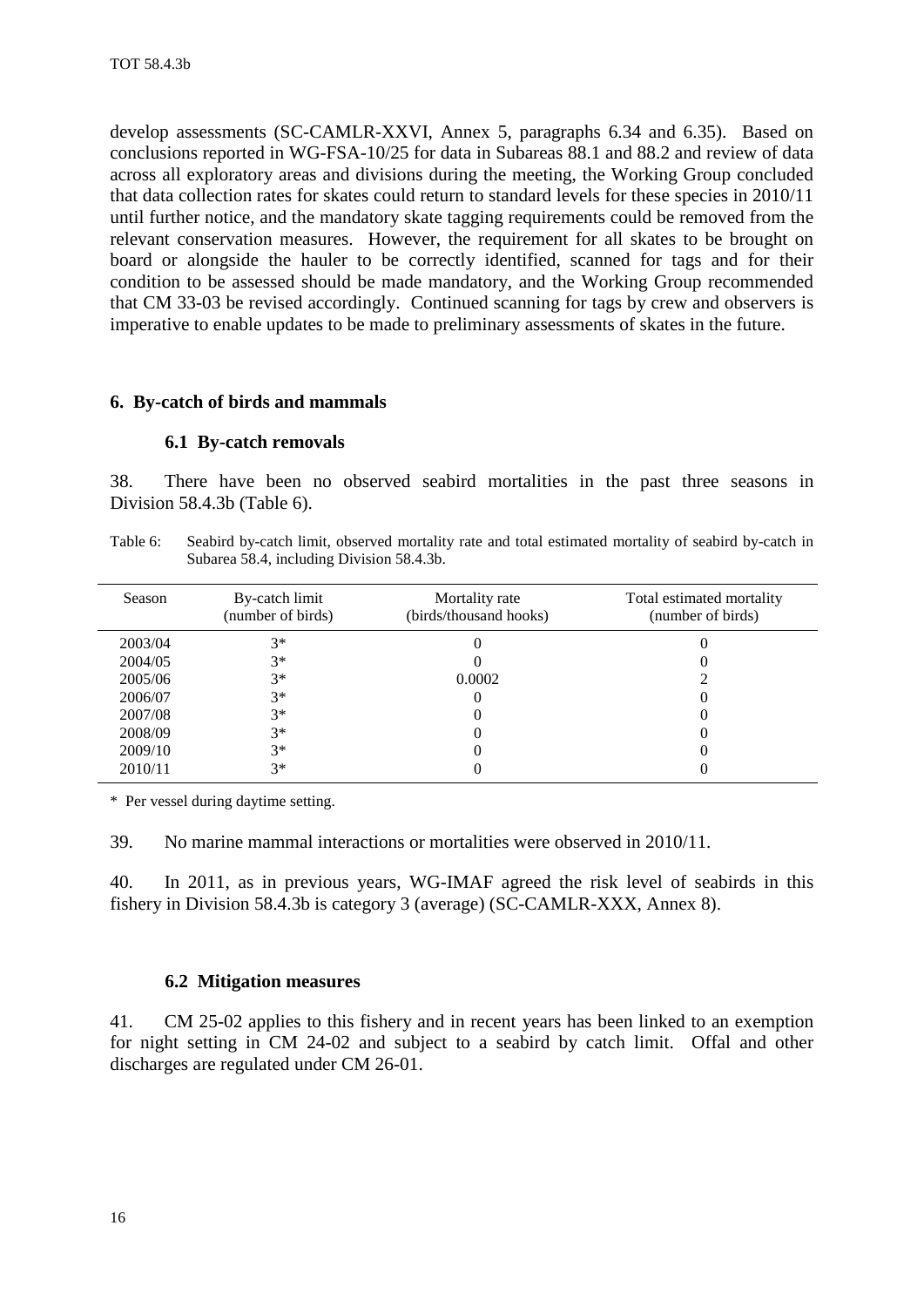### <span id="page-18-0"></span>**7. Ecosystem implications/effects**

42. No evaluation available for this fishery.

#### **8. Harvest controls and management advice**

#### **8.1 Conservation measures**

43. The limits on the exploratory fishery for *Dissostichus* spp. in Division 58.4.3b are defined in CM 41-07. The limits in force and the Working Group's advice to the Scientific Committee for the forthcoming season are summarised in Table 7.

Table 7: Limits on the exploratory fishery for *Dissostichus* spp. in Division 58.4.3b in force (Conservation Measure 41-07) and advice to the Scientific Committee for 2011/12.

| Element                     | Limit in force                                                                                                                                                                                                                                             | Advice for 2011/12                              |
|-----------------------------|------------------------------------------------------------------------------------------------------------------------------------------------------------------------------------------------------------------------------------------------------------|-------------------------------------------------|
| Access                      | No more than one vessel per country at any one time.                                                                                                                                                                                                       | Carry forward                                   |
| Catch limit                 | Precautionary catch limit for <i>Dissostichus</i> spp. was zero tonnes<br>outside areas of national jurisdiction.                                                                                                                                          | Carry forward                                   |
| Season                      | 1 May to 31 August, with fishing permitted outside the prescribed<br>season provided that each vessel demonstrated its capacity to<br>comply with the requirements for longline weighting outlined in<br>CM 24-02.                                         | Carry forward                                   |
| By-catch                    | Regulated by CM 33-03.                                                                                                                                                                                                                                     | Carry forward                                   |
| Mitigation                  | In accordance with CM 25-02, except paragraph 5 if requirements<br>of $CM$ 24-02 are met.                                                                                                                                                                  | Carry forward                                   |
|                             | Limit of three (3) seabirds per vessel fishing outside the prescribed<br>season.                                                                                                                                                                           | Carry forward                                   |
| <b>Observers</b>            | At least one scientific observer appointed in accordance with the<br>CCAMLR Scheme of International Scientific Observation.                                                                                                                                | Carry forward                                   |
| Data                        | Daily and five-day catch and effort reporting<br>Haul-by-haul catch and effort data<br>Biological data reported by the CCAMLR scientific observer.                                                                                                         | Carry forward<br>Carry forward<br>Carry forward |
| Research                    | Fishery-based research in accordance with Annex 41-07/A and<br>CM 41-01, including the collection of detailed catch, effort and<br>biological data (Annex 41-01/A), setting of research hauls<br>(Annex 41-01/B) and tagging (Annex 41-01/C), and CM 24-01 | Carry forward                                   |
|                             | Toothfish tagged at a rate of at least five fish per tonne green weight<br>caught.                                                                                                                                                                         | Carry forward                                   |
| Environmental<br>protection | Regulated by CMs 22-06, 22-07, 22-08 and 26-01.                                                                                                                                                                                                            | Carry forward                                   |

### **8.2 Management advice**

44. The Working Group recommended that Members undertaking tag-based research in data-poor fisheries under CM 24-01 be required to evaluate and report the effects of their fishing gear on fish condition and injury status, as in WG-FSA-11/13 Rev. 1 and 11/14 and Figures 1 and 4, and modify their research design and/or choice of fishing gear configuration